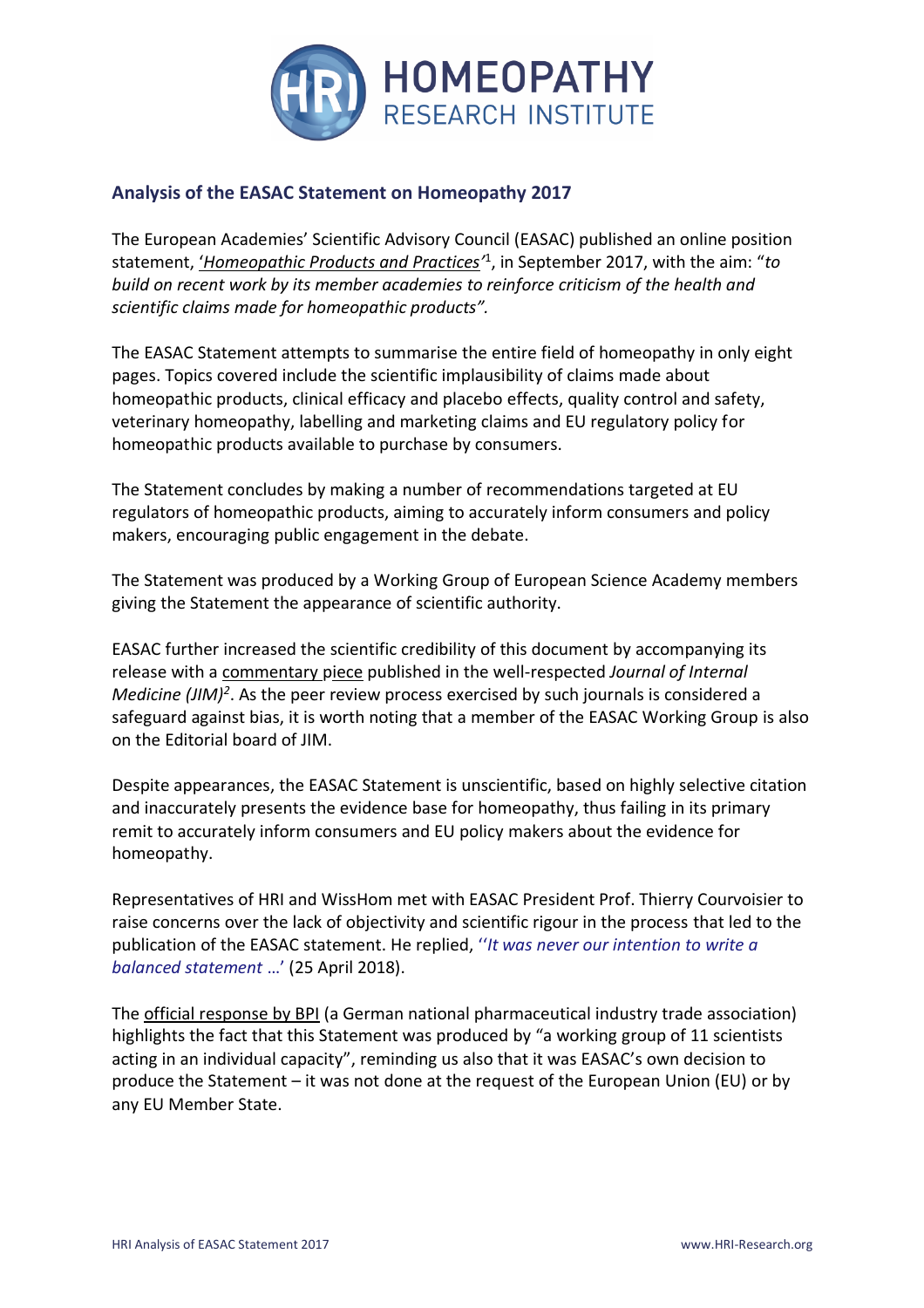## **Creation of the EASAC Statement**

The aim of the EASAC Statement was to *'reinforce criticism of the health and scientific claims made for homeopathic products'* 1 *.* This was achieved by:

### **1. Deciding on the conclusion before preparing the Statement**

EASAC's call for experts was explicit about the key messages to be included in the future Statement saying, "…. homeopathic products are ineffective apart from their placebo effect and […] there is no validated evidence to support their use. It is expected that the EASAC work will proceed from this starting point rather than re-analyse the extensive literature"<sup>3</sup>.

## **2. Only recruiting authors to the Working Group who agreed with this position**

The call for experts specified: *"EASAC are looking for biological or clinical scientists […] with knowledge about the distinction between homeopathic principles and EBM"* <sup>3</sup> assuming that homeopathy was not, and could not, be evidence-based medicine (EBM). Recruiting members of the Working Group specifically for their anti-homeopathy position, demonstrates clear recruitment bias.

## **3. Identifying and extracting evidence which supports this negative conclusion from the evidence base**

The Statement only includes negative studies on homeopathy and omits all positive studies. This poor scientific practice is known as 'selective citation or 'cherry picking' (see below for further details).

## **4. Compiling the selected negative data into an 8-page document and presenting it as a** *'new evaluation' of the evidence***<sup>4</sup>**

The result of this process is an online opinion piece which is highly inaccurate and thus fails in its primary remit to accurately inform consumers and EU policy makers about the evidence for homeopathy.

## **HRI's Analysis of the EASAC Statement**

#### **1. The EASAC Statement provides no new data or analysis**

EASAC's press release misleadingly implied that the evidence on homeopathy had been assessed again by experts and found wanting, saying*, "A new evaluation from EASAC confirms there is no robust, reproducible evidence that homeopathic products work."*<sup>4</sup>

Yet by their own admission there is nothing new in it at all: "*our task is not to reanalyse all of the evidence available for or against the claims for homeopathic products*" 1 Instead EASAC have merely recycled the same set of flawed studies used by anti-homeopathy campaigners for years, namely the [Shang et al, Lancet paper](https://www.hri-research.org/resources/homeopathy-the-debate/the-lancet-paper-by-shang-et-al/) (2005), [UK House of Commons](https://www.hri-research.org/resources/homeopathy-the-debate/uk-select-committee-report/)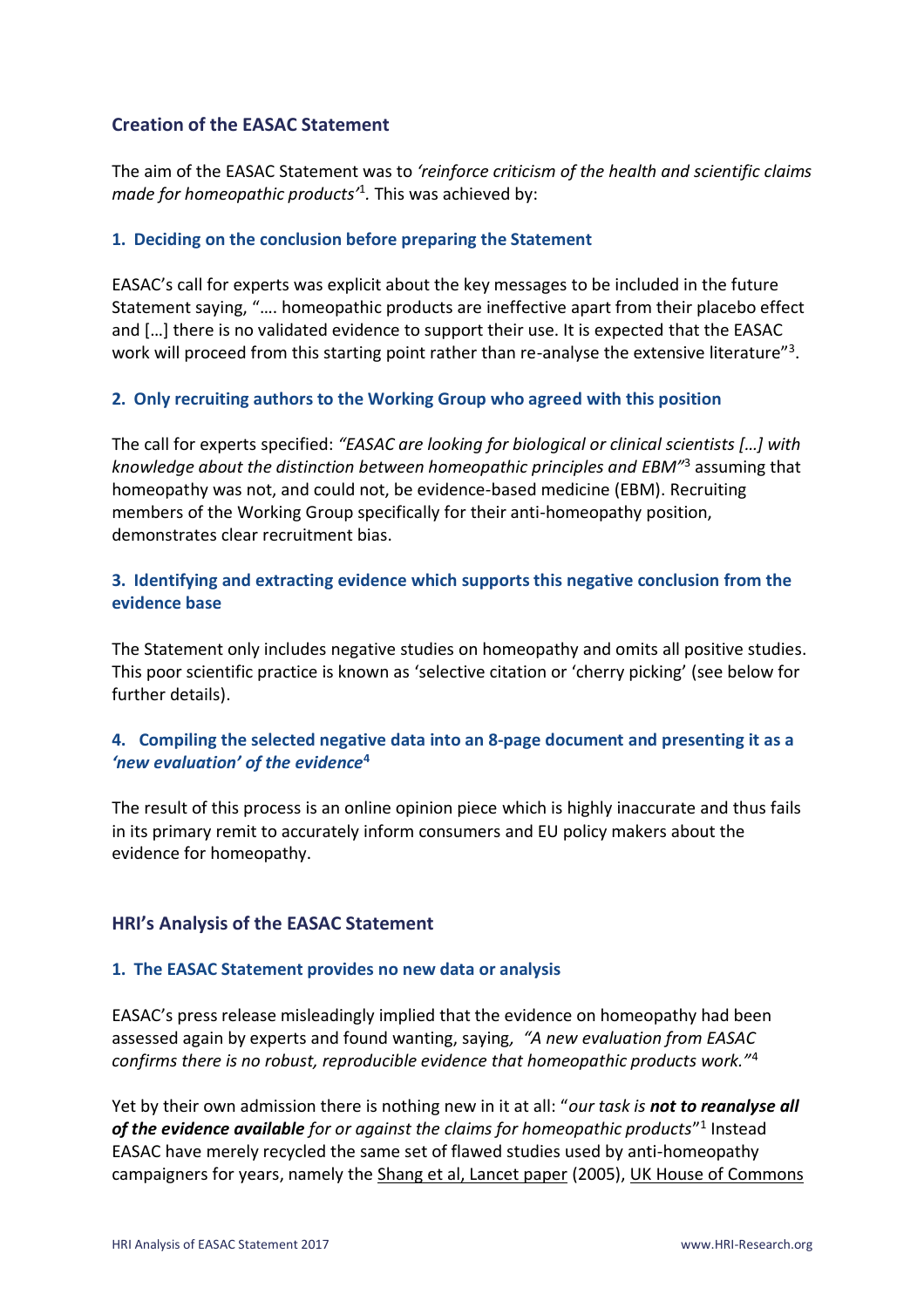[report](https://www.hri-research.org/resources/homeopathy-the-debate/uk-select-committee-report/) (2011) and [NHMRC Australian Report](https://www.hri-research.org/resources/homeopathy-the-debate/the-australian-report-on-homeopathy/) (2015 version). EASAC describe these documents as '*excellent science-based assessments already made by authoritative and objective bodies" 2 .*

This raises the question, why should we consider the EASAC Statement important or relevant?

#### **2. The EASAC Statement is an example of selective citation**

The EASAC Statement is a text-book example of how NOT to do science in many ways, but the most obvious is how data has been 'cherry-picked' to fit the pre-existing opinions of the authors:

#### **Clinical research**

Only negative studies are included e.g. th[e Shang et al, Lancet paper](https://www.hri-research.org/resources/homeopathy-the-debate/the-lancet-paper-by-shang-et-al/) (2005), [UK House of](https://www.hri-research.org/resources/homeopathy-the-debate/uk-select-committee-report/)  [Commons report](https://www.hri-research.org/resources/homeopathy-the-debate/uk-select-committee-report/) (2011) and [NHMRC Australian Report](https://www.hri-research.org/resources/homeopathy-the-debate/the-australian-report-on-homeopathy/) (2015 version), with none of the well-publicised scientific flaws in these documents being addressed. All positive studies are missing, with notable examples being the [Mathie et al. 2014](https://www.hri-research.org/wp-content/uploads/2018/02/HRI_ResearchArticle_29_RobertsTournier_IndividualisedHomeopathyReview.pdf) systematic review of 22 RCTs which found that homeopathic medicines are 1.5- to 2.0-times more likely to have a beneficial effect than placebo, and the even more recent [Macias-Cortes et al. 2015](http://www.plosone.org/article/fetchObject.action?uri=info%3Adoi%2F10.1371%2Fjournal.pone.0118440&representation=PDF) randomised controlled trial with 133 women which showed homeopathy to be more efficacious than placebo for moderate-severe depression in menopausal women. Both studies are high quality and were available at the time the Statement was written.

#### **Mechanism of action**

EASAC claim that there is a 'lack of scientific support' for all proposed mechanisms of action for homeopathy. A special edition of the journal *Homeopathy* on 'Memory of Water')<sup>5</sup> included 13 papers on this topic, 1 of which took a sceptical view (Teixeira 2007)<sup>6</sup>. The only paper quoted by EASAC was Teixeira 2007.

#### **Previous work by academies and others**

EASAC quotes online statements and non-peer reviewed reports by the Royal Swedish Academy, Hungarian Academy of Sciences and a UK parliament sub-committee, all of which were negative. The final contribution to this section is the negative [NHMRC Australian](https://www.hri-research.org/resources/homeopathy-the-debate/the-australian-report-on-homeopathy/)  [Report](https://www.hri-research.org/resources/homeopathy-the-debate/the-australian-report-on-homeopathy/) (2015 version) which at the time of writing was well-known to be under investigation by the Commonwealth Ombudsman due to bias and misleading the public. No mention is made of the positive [Swiss HTA report](https://www.hri-research.org/resources/homeopathy-the-debate/the-swiss-hta-report-on-homeopathy/) (2011) – a seven year review of the evidence which concluded that homeopathy is clinically effective, cost-effective and safe. Homeopathy has since become available to the Swiss public as part of their national healthcare scheme.

The only reference EASAC make to the existence of positive research is to a "debate published in the *British Medical Journal* (Fisher and Ernst, 2015)<sup>7</sup>" and a box listing "disparate sectoral sources of some of those who support or promote the claims of homeopathy and can provide leads to their own research."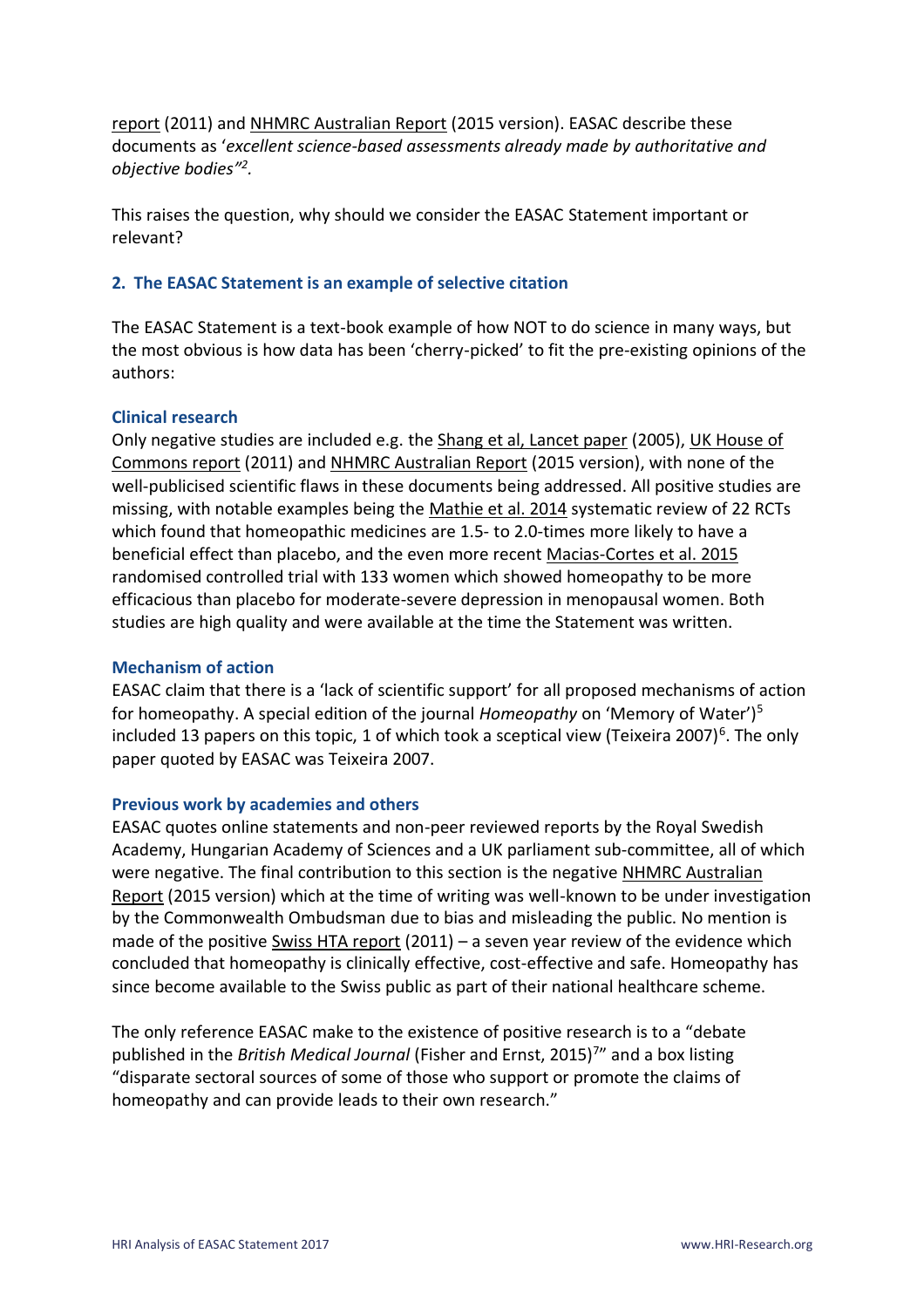## **3. EASAC Statement makes unsubstantiated claims and is missing relevant data**

EASAC make the extraordinary and defamatory claim that homeopathy practitioners *"recommend products that they know are biologically ineffective"<sup>1</sup> ,* yet they fail to include ANY of the published data from experiments showing biological effects of homeopathic medicines e.g. in plant models and immortalised cell lines. At the very least one would expect to see reference to the most recent systematic review of in-vitro evidence (Witt et al. 2007)<sup>8</sup> which described positive findings such as homeopathic histamine causing a reaction in basophils in 8 out of 11 high quality studies.

## **4. The EASAC Statement makes irrelevant recommendations to regulators**

The Statement concludes with recommendations for regulation and licensing of homeopathic products which demonstrate a lack of knowledge regarding existing quality control and safety regulations. As regulatory experts BPI expressed it in their official [response](https://www.hri-research.org/wp-content/uploads/2017/09/2017-09-28_BPI-Position_on_EASAC_Publication.pdf), "*These aspects have already been duly taken into account in the current EU legislation, there is no need for any legislative action. Instead patients' access to safe and high-quality medicinal products of their choice needs to be maintained."*

## **Who wrote the EASAC Statement?**

The EASAC Statement was produced by a Working Group of 12 scientists, 11 from EU member state Academies acting "*in an individual capacity*". However, we have been assured that each individual speaks 'on behalf of the work of hundreds of members of each Academy'. This contradicts the clear use of the term 'individual capacity', which is legal speak for their own opinion, not necessarily representative of a larger body to which they are affiliated.

It is clear from the public profiles of a number of Working Group members that this Statement reflects their personal positions: many of the Working Group members are known and publicly active anti-homeopathy 'sceptics', yet no conflict of interest was declared.

The process was led by the Royal Swedish Academy of Sciences (KVA), building o[n previous](https://www.kva.se/en/nyheter/remissvar-om-homeopatiska-lakemedel)  [work by the KVA](https://www.kva.se/en/nyheter/remissvar-om-homeopatiska-lakemedel)<sup>9</sup>, with well-known 'homeopathy sceptic' Prof Dan Larhammar being a key author.

The EASAC website also highlights the close involvement of Prof. Jos van der Meer, announcing news of an [honorary medal](https://easac.eu/news/details/prof-jos-van-der-meer-awarded-medal-for-work-on-homeopathy/) he received for this work, in acknowledgment of his contribution to the 'fight against quackery'.

## **How have EASAC defended their work?**

After almost a year of negotiation via email between HRI and EASAC, HRI's request for a meeting with members of the Working Group was finally granted in the form of a Zoom video conference on 7 November 2018.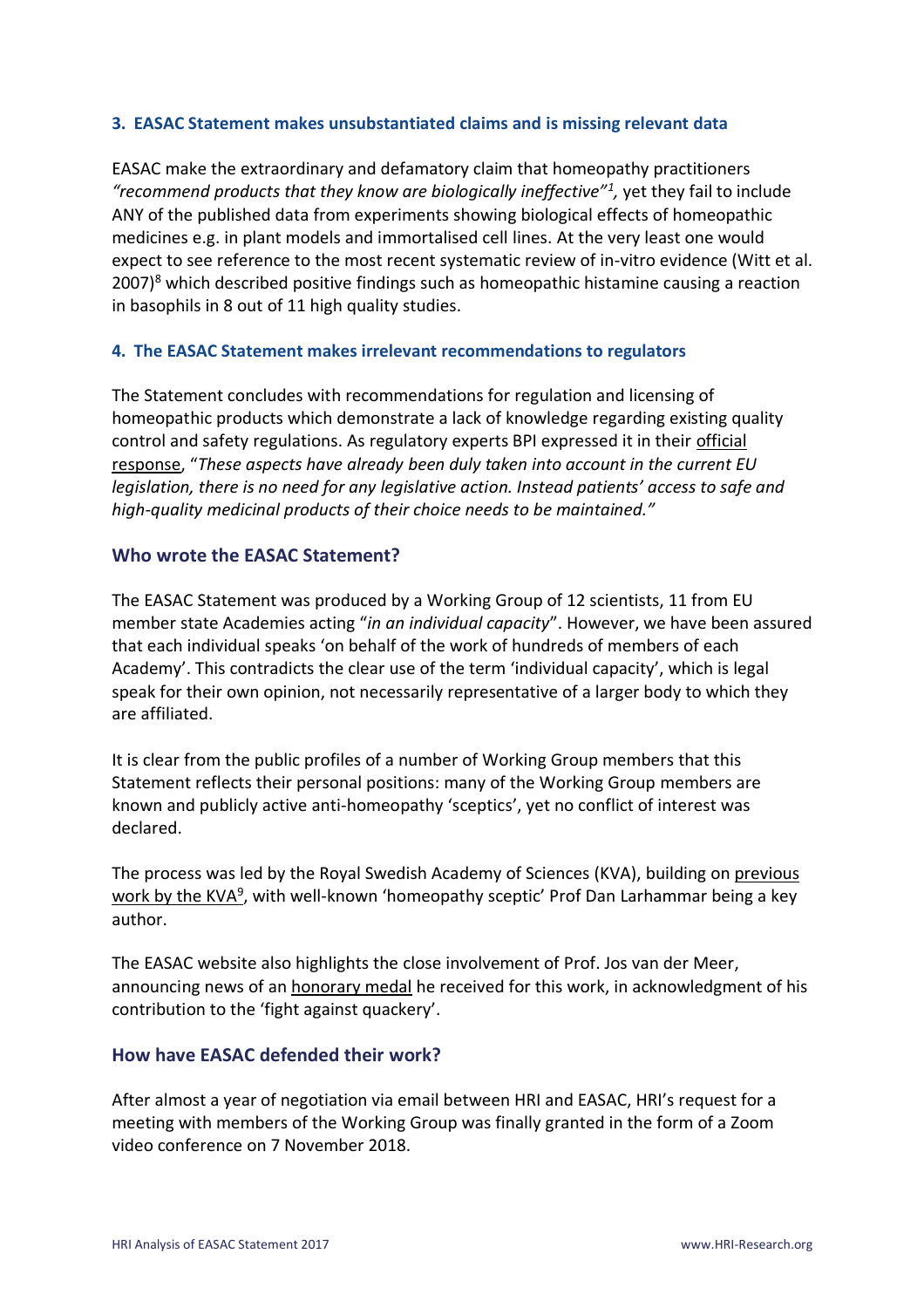During the meeting, it was made clear that there is no mechanism by which a formal complaint can be made to challenge the Statement and no internal processes available to amend it.

As Dr Christiane Diehl explained, *'It's such a thorough process and I want to remind you that we have 29 very solid substantial academies – each of them has 100s, sometimes 1000s of highly respected scientists. This is the pool from which we recruit our experts. We've never had the case that we were sort of correcting, i.e. "Oh actually we got that wrong, completely wrong, we made a mistake, this was incorrect".'*

The EASAC attendees were also unable to provide satisfactory answers to two key points during the meeting and so it was agreed that they would provide a response via email:

1. How does EASAC justify quoting and describing as 'excellent' the Shang et al. 2005 metaanalysis, given that the conclusions are based on only 8 out of 110 trials and the result failed sensitivity analysis, showing that the findings are not robust?

2. The most recent and robust meta-analysis of placebo-controlled clinical trials on homeopathy concluded that individually prescribed homeopathic medicines are 1.5 to 2.0 times more likely to have a beneficial effect than placebo. Why was this study (Mathie et al. 2014) not included in the Statement?

EASAC finally responded 12 weeks later (4 February 2019):

"... we think that – on the basis of standard scientific procedures – the Shang meta-analysis is methodologically transparent and fair. Therefore, given the methodological quality of the study, we have called it "excellent", accepted its results and cited it in our statement."

However, in the following paragraph of the same email, explaining why they failed to include the Mathie et al. 2014 study they quote Prof Robert Hahn<sup>10</sup>, as saying:

"High-quality meta-analyses should include homogeneous trials using similar medical conditions and the same outcomes. It is exceedingly difficult to draw conclusions regarding any type of therapy if the meta-analysis includes heterogeneous trials with different outcomes."

Yet, the Shang 2005 study mixes trials assessing **all types of homeopathy** (individualised, non-individualised, complex remedies, single isopathic remedies etc) for all medical conditions. The Mathie 2014 study only includes trials assessing **one type of homeopathy** (individualised homeopathic treatment) for all medical conditions.

Given that the data included in the Shang study is **more heterogenous** than that of the Mathie paper, this argument simply does not hold as a justification for including and drawing conclusions from the Shang study, whilst excluding the Mathie study.

If anyone is left with any doubt as to the EASAC Statement's lack of scientific credibility, EASAC's decision to cite a flawed study that was 12 years old at the time they wrote their Statement, instead of a more rigorous study that was only 3 years old speaks for itself.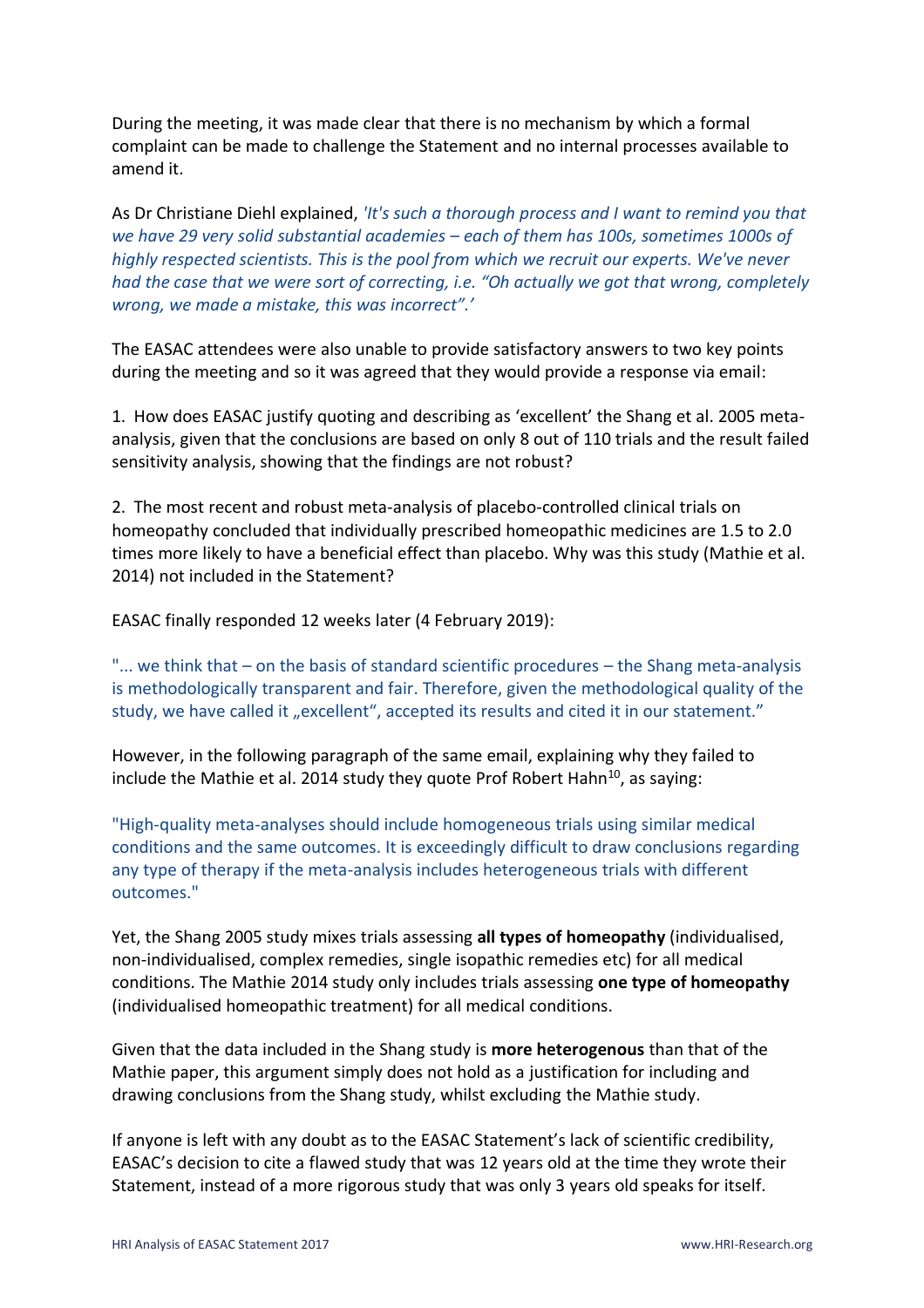### **EASAC Statement key facts**

• The EASAC Statement was never intended to be a balanced statement on the evidence for homeopathy (EASAC President, April 2018) – it was prepared to '*reinforce criticism of the health and scientific claims made for homeopathic products'* 

• Was written by a Working Group of 11 scientists "acting in an individual capacity" who openly stated they would start from the premise that homeopathy is placebo because it cannot have a biological effect, and that there is no valid research supporting its use

• Contains nothing new at all: despite a press release claiming it was a *'new evaluation from EASAC'*, the authors were clear they did *not* carry out any new evaluation or analysis

• Is an unscientific collation of largely out of date, cherry-picked negative studies, along with websites, blogs, opinion pieces, commentaries and 'grey literature' reports

• Makes extraordinary unsubstantiated claims and misses out entire sections of the evidence base e.g. EASAC state that homeopathy practitioners *"recommend products that they know are biologically ineffective"*<sup>1</sup> , yet fail to include ANY of the published data from experiments showing biological effects of homeopathic medicines e.g. in plant models and immortalised cell lines.

• Is an inaccurate representation of the evidence base for homeopathy, but a useful summary of arguments used by anti-homeopathy lobbyists

• Fails in its primary remit to accurately inform consumers and EU policy makers about the evidence for homeopathy

## **Conclusion**

Despite its esteemed authorship, the EASAC Statement cannot be considered good science, let alone 'excellent science'. Admittedly, EASAC were clear that the Statement is a declaration of their position on homeopathy, and that they had no intention of publishing a balanced account of the evidence.

The EASAC Statement cannot therefore be used for its stated intended purpose – to inform policy makers about the evidence base on homeopathy – but it does at least clarify EASAC's position as part of the anti-homeopathy movement.

Surprisingly, the Statement went through 'extensive peer review for content accuracy and quality'. The fact that so little of the Statement is really science-based (as opposed to opinion-based), this raises the question of the effectiveness of EASAC's peer review processes and who actually reviewed it. The lack of information available on this point also suggests that readers of the Statement should just trust that EASAC knows best because the authors of the statement are members of Scientific Academies. This does not, however, preclude any individual from an Academy (working in an 'individual capacity') being biased by their passions, or public reputation as anti-homeopathy sceptics.